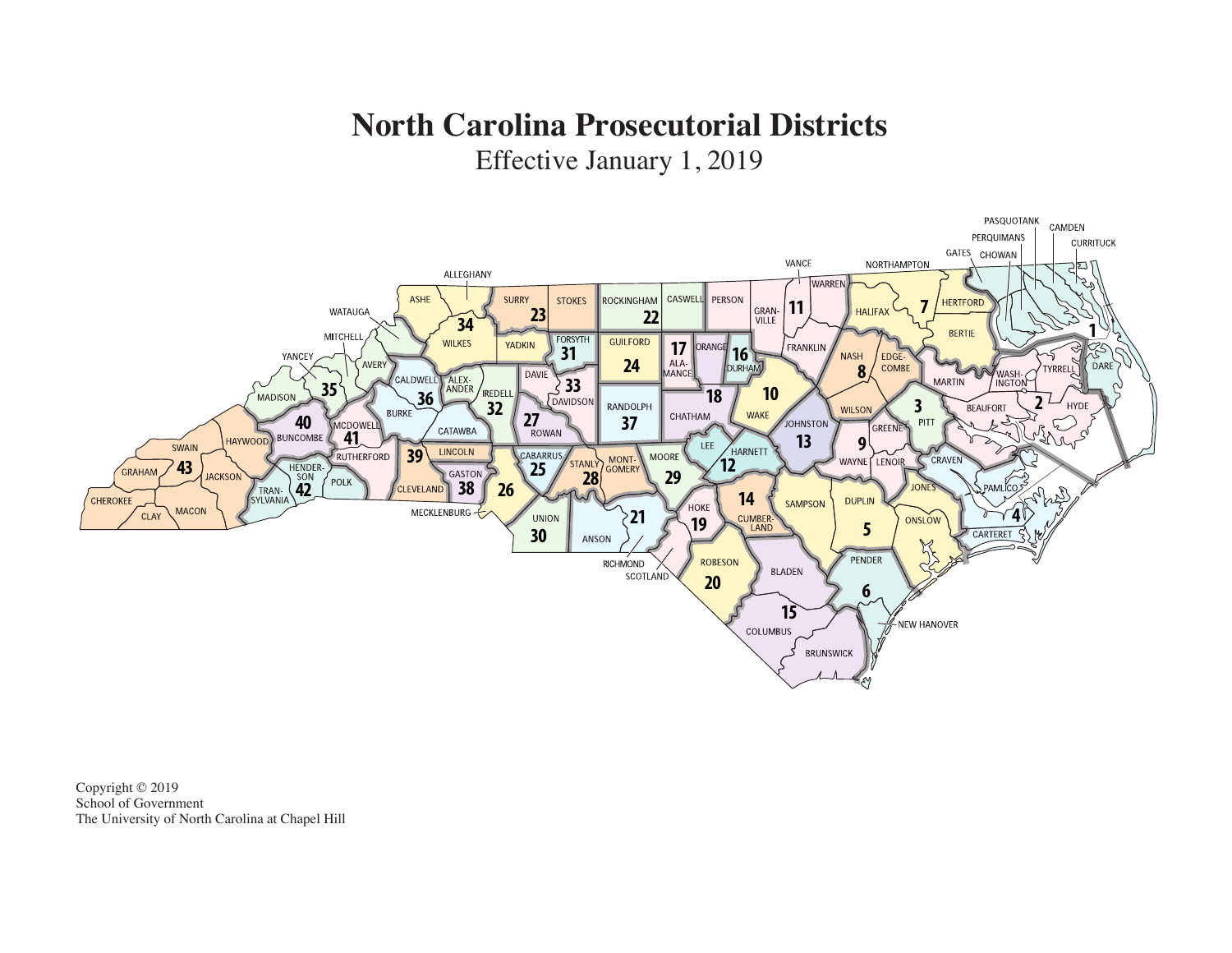## **North Carolina Prosecutorial Districts**

Effective June 15, 2018



Copyright © 2019 School of Government The University of North Carolina at Chapel Hill